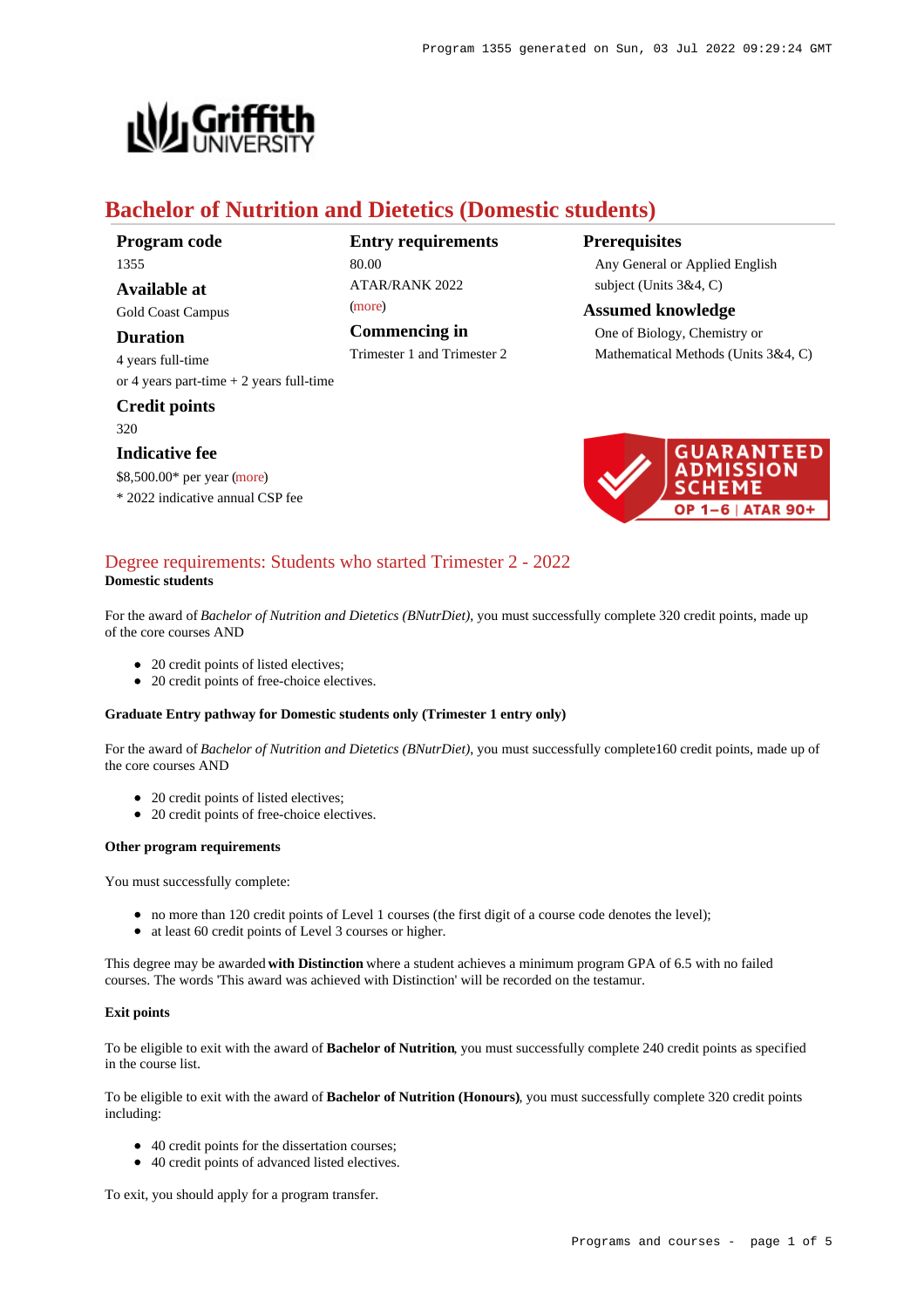#### **Designated courses for the purposes of exclusion**

The courses listed below are designated for the purposes of the *Academic Standing, Progression and Exclusion Policy*. A student who fails a designated course will be subject to review by the Health Assessment Board and may be excluded from the program.

| <b>Trimester</b> | Course code | Course title                                    | $\bf CP$ |
|------------------|-------------|-------------------------------------------------|----------|
| Tri 1            | 3101AHS     | Medical Nutrition Therapy 1                     | 10       |
| Tri 1            | 3144AHS     | Food Service Management                         | 10       |
| Tri 1            | 3104AHS     | <b>Nutrition Education</b>                      | 10       |
| Tri $1,2$        | 4110AHS     | Individual Case Management Practicum            | 20       |
| Tri $1,2$        | 4111AHS     | Food Service Management Practicum               | 10       |
| Tri $1,2$        | 4112AHS     | Community and Public Health Nutrition Practicum | 10       |
| Tri 2            | 3102AHS     | Medical Nutrition Therapy 2                     | 10       |
| Tri 2            | 3103AHS     | Community and Public Health Nutrition           | 10       |
| Tri 2            | 3100AHS     | Communication and Counselling in Dietetics      | 10       |

# **Australian Qualifications Framework (AQF) Level and Type**

The [Australian Qualifications Framework](http://www.aqf.edu.au/) (AQF) is the national policy for regulated qualifications in Australian education and training. This qualification is accredited as an AQF Level 7 - Bachelor Degree.

### [Program learning outcomes](https://www148.griffith.edu.au/programs-courses/Program/1355/Courses/Domestic#programLearningOutcomes) **Program learning outcomes**

[Program Learning Outcomes](https://www.griffith.edu.au/__data/assets/pdf_file/0017/134522/PLO-general-advice.pdf) communicate to the community the value of the Griffith educational experience as benchmarked against national qualification standards.

[Program Learning Outcomes for this award](https://www.griffith.edu.au/__data/assets/pdf_file/0030/295635/BNutrition-Dietetics-PLO-L7.pdf) describe the knowledge, skills and the application of knowledge and skills you will acquire through studying the Griffith program of your choice.

# [Course list: Students starting Trimester 2 - 2022](https://www148.griffith.edu.au/programs-courses/Program/1355/Courses/Domestic#course-list-content)

**Course offering information in program structures is a guide only. Please check the actual offering information in the Course Catalogue.**

**Students must check the prerequisite and incompatible requirements before selecting any course within this program.**

# **Year 1**

You must complete the following courses:

| <b>Trimester</b> | Course code | Requirement     | Course title                           | $\bf CP$ |
|------------------|-------------|-----------------|----------------------------------------|----------|
| Tri 2            | 1001MSC     | Core to Program | Chemistry of Biological Systems I      | 10       |
| Tri 2            | 1014MSC     | Core to Program | Cells, Tissues and Regulation          | 10       |
| Tri 2            | 1016MSC     | Core to Program | Anatomy and Physiology Systems I       | 10       |
| Tri 2,3          | 1205MED     | Core to Program | Health Challenges for the 21st Century | 10       |
| Tri 3            | 1005MSC     | Core to Program | Genes and Disease                      | 10       |
| Tri 3            | 1008HSV     | Core to Program | <b>Interpersonal Skills</b>            | 10       |
|                  |             |                 | <b>OR</b>                              |          |
| Tri 1            | 1008PSY     | Core to Program | Interpersonal Skills                   | 10       |
| Tri 3            | 1015MSC     | Core to Program | Chemistry of Biological Systems II     | 10       |
| Tri 3            | 1017MSC     | Core to Program | Anatomy and Physiology Systems II      | 10       |

### **Year 2**

You must complete the following courses: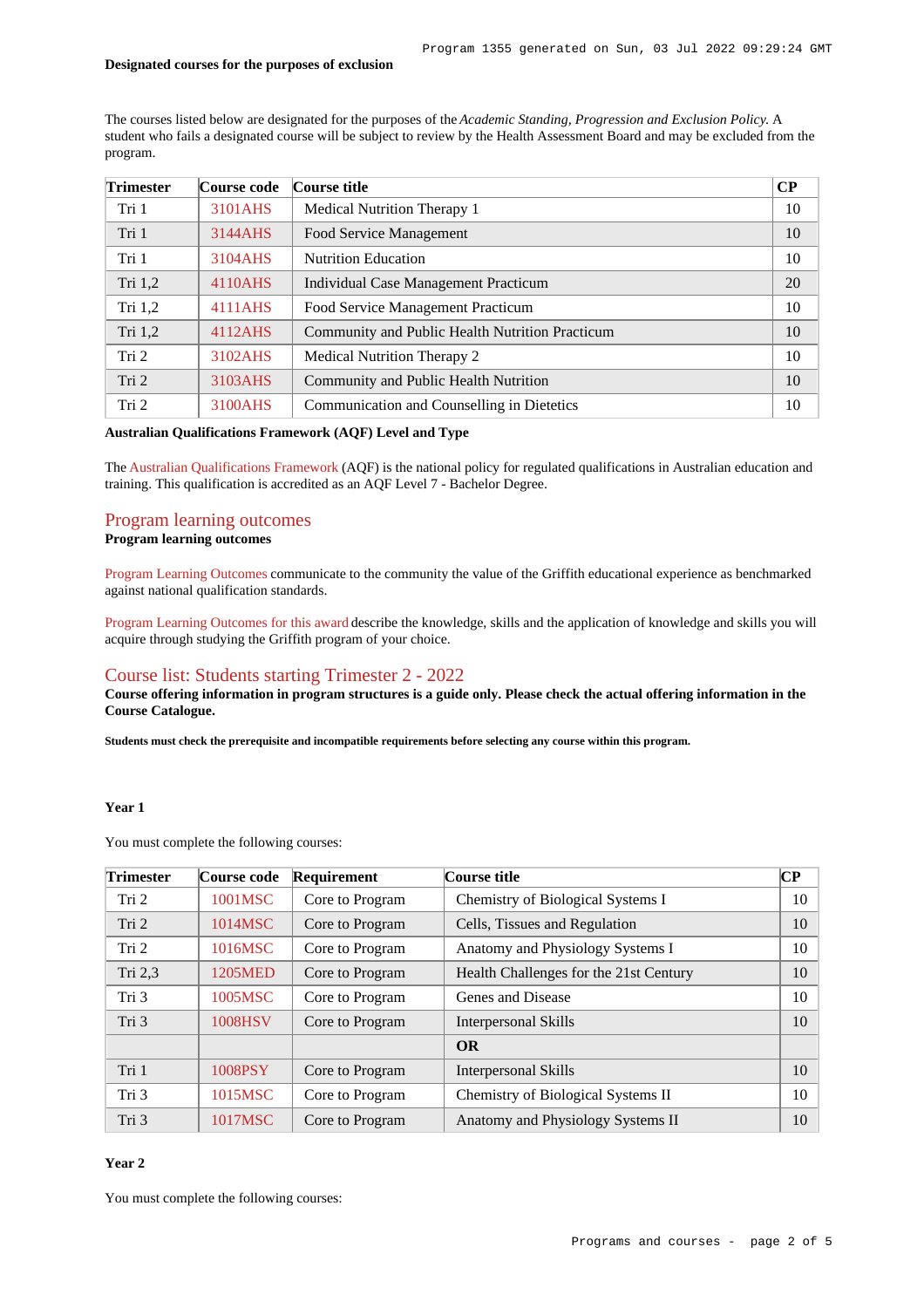Program 1355 generated on Sun, 03 Jul 2022 09:29:24 GMT

| <b>Trimester</b> | Course code | Requirement     | Course title                                      |    |
|------------------|-------------|-----------------|---------------------------------------------------|----|
| Tri 1            | 1206AHS     | Core to Program | Food, Society and the Nutrition Workforce         | 10 |
| Tri 1            | 2008MSC     | Core to Program | <b>Structural Biochemistry</b>                    | 10 |
| Tri 1            | 2012AHS     | Core to Program | <b>Integrated Systems Physiology</b>              | 10 |
| Tri 1            | 2210AHS     | Core to Program | <b>Nutrition</b>                                  | 10 |
| Tri 2            | 2002MSC     | Core to Program | Pathophysiology                                   | 10 |
| Tri 2            | 2011MSC     | Core to Program | Metabolism                                        | 10 |
| Tri 2            | 2218MED     | Core to Program | Needs Assessment, Program Planning and Evaluation | 10 |
| Tri 2            | 2220AHS     | Core to Program | Food Science                                      | 10 |

## **Year 3**

You must complete the following courses:

| <b>Trimester</b> | Course code | Requirement     | Course title                               | $\bf CP$ |
|------------------|-------------|-----------------|--------------------------------------------|----------|
| Tri 1            | 2214MED     | Core to Program | <b>Public Health Research Methods</b>      | 10       |
| Tri 1            | 3101AHS     | Core to Program | Medical Nutrition Therapy 1                | 10       |
| Tri 1            | 3144AHS     | Core to Program | Food Service Management                    | 10       |
| Tri 1            | 3104AHS     | Core to Program | <b>Nutrition Education</b>                 | 10       |
| Tri 2            | 3002MSC     | Core to Program | Pharmacology                               | 10       |
|                  |             |                 | <b>OR</b>                                  |          |
| Tri 1,2,3        | 2018PHM     | Core to Program | Pharmacology                               | 10       |
| Tri 2            | 3100AHS     | Core to Program | Communication and Counselling in Dietetics | 10       |
| Tri 2            | 3102AHS     | Core to Program | Medical Nutrition Therapy 2                | 10       |
| Tri 2            | 3103AHS     | Core to Program | Community and Public Health Nutrition      | 10       |

**Exit point**: [Bachelor of Nutrition \(1553\)](https://www148.griffith.edu.au/Search/Results?SearchText=1553). To exit (after completing the above prescribed core courses), you should apply for a program transfer.

You also have the option to transfer to the [Bachelor of Nutrition and Dietetics \(Honours\) \(1436\)](https://www148.griffith.edu.au/Search/Results?SearchText=1436) or the [Bachelor of Nutrition](https://www148.griffith.edu.au/Search/Results?SearchText=1549) [\(Honours\) \(1549\)](https://www148.griffith.edu.au/Search/Results?SearchText=1549). Eligibility to transfer will be determined by the Program Director and will be subject to the following criteria:

- achievement of a minimum GPA of 5.0 for all coursework at the completion of Year 3/Trimester 1 of the program and
- suitability of the proposed dissertation topic and  $\bullet$
- the resources available to support the candidature including availability of appropriate supervision.

# **Year 4**

You will need to be available for the professional practice placement for five full days for 20 weeks when undertaking professional practice courses in either Trimester 1 or 2 in your final year. All professional practice courses are co-requisites and you must enrol in all courses in the trimester in which you undertake placement.

| <b>Trimester</b> | Course code | Requirement        | Course title                                                         | CР |
|------------------|-------------|--------------------|----------------------------------------------------------------------|----|
| Tri $1,2$        | 4110AHS     | Core to<br>Program | Medical Nutrition Therapy Practicum (capstone course)                | 20 |
| Tri $1,2$        | 4111AHS     | Core to<br>Program | Food Service Management Practicum (capstone course)                  | 10 |
| Tri $1,2$        | 4112AHS     | Core to<br>Program | Community and Public Health Nutrition Practicum<br>(capstone course) | 10 |
| Tri $1,2$        |             |                    | Free-choice electives                                                | 20 |
| Tri $1,2$        |             |                    | Listed electives                                                     | 20 |

Electives (2 available) Listed electives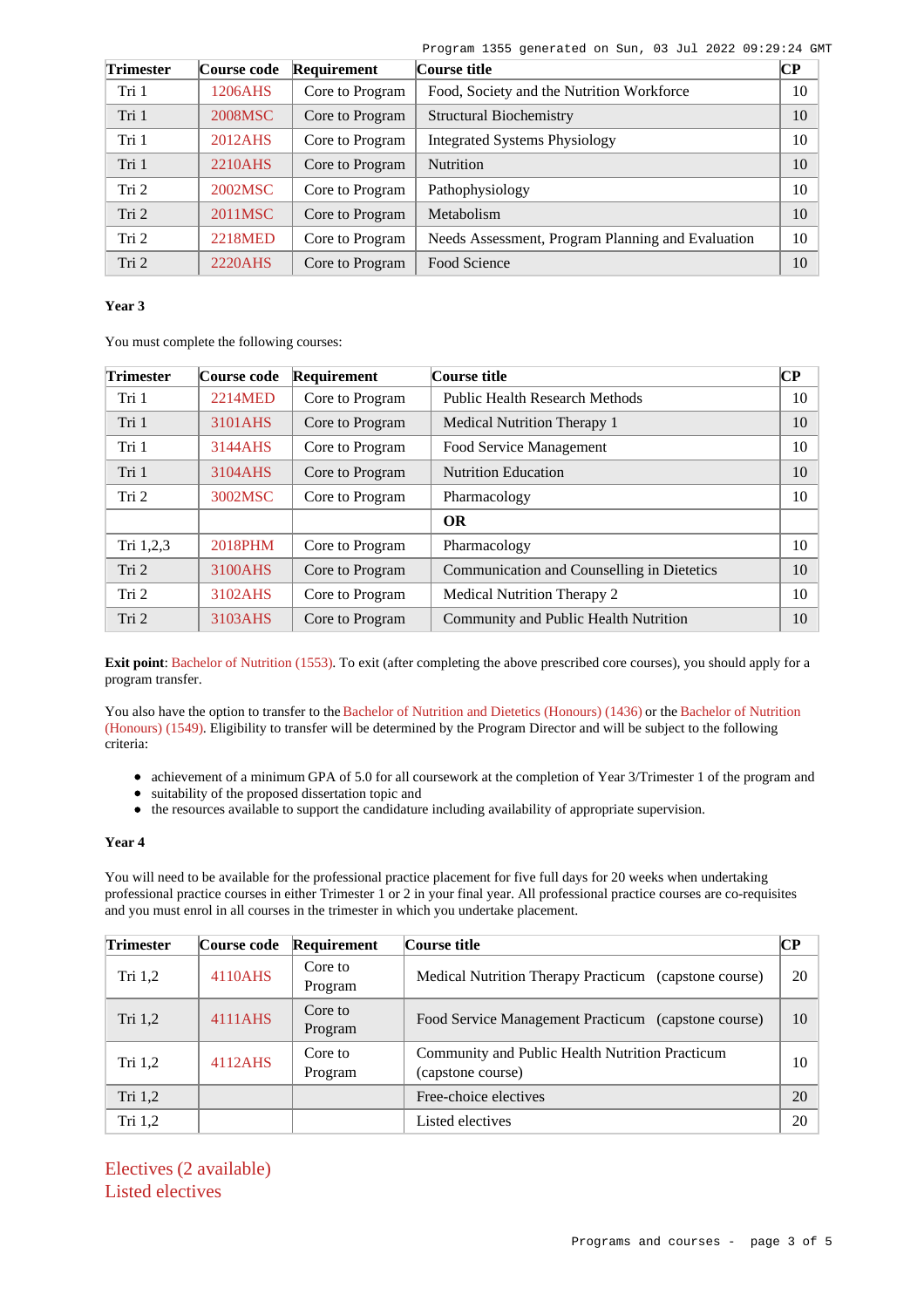|  | Program 1355 generated on Sun, 03 Jul 2022 09:29:24 GMT |  |  |  |  |
|--|---------------------------------------------------------|--|--|--|--|
|  |                                                         |  |  |  |  |

| <b>Trimester</b> | Course code    | Requirement            | Course title                                       | $\mathbf C\mathbf P$ |
|------------------|----------------|------------------------|----------------------------------------------------|----------------------|
| Tri 1,3          | 1008GBS        | <b>Listed Elective</b> | <b>Business Decision-Making</b>                    | 10                   |
| Tri 1,3          | 1011PSY        | <b>Listed Elective</b> | Psychology in Professional Contexts                | 10                   |
| Tri 1            | 1977MED        | Listed Elective        | Introduction to Health Promotion                   | 10                   |
| Tri 1,2          | 1001AHS        | <b>Listed Elective</b> | Foundations of Exercise and Sports Science I       | 10                   |
| Tri 1,3          | 1007GBS        | <b>Listed Elective</b> | The Future of Work                                 | 10                   |
| Tri 1            | 2805NRS        | <b>Listed Elective</b> | Legal and Ethical Principles in Healthcare         | 10                   |
| Tri 1            | 2000MSC        | <b>Listed Elective</b> | <b>Molecular Genetics</b>                          | 10                   |
| Tri 1            | 2209MED        | <b>Listed Elective</b> | Priorities and Interventions in Public Health      | 10                   |
| Tri 1            | <b>2220MED</b> | <b>Listed Elective</b> | Epidemiology                                       | 10                   |
| Tri 1,3          | <b>2098MKT</b> | <b>Listed Elective</b> | Branding and Promoting New Business Ventures       | 10                   |
|                  |                |                        | courseLineOperator                                 |                      |
| Tri 2,3          | 2034IBA        | <b>Listed Elective</b> | <b>Griffith Innovation Challenge</b>               | 10                   |
| Tri 2            | <b>2223MED</b> | <b>Listed Elective</b> | Physical Activity Promotion                        | 10                   |
| Tri 2            | 2007MSC        | <b>Listed Elective</b> | Microbiology                                       | 10                   |
| Tri 2            | 2002AHS        | <b>Listed Elective</b> | Biochemistry of Exercise I (not offered from 2018) | 10                   |
| Tri 2            | 2001AHS        | <b>Listed Elective</b> | Physiology of Exercise                             | $10\,$               |
| Tri 2            | 2113MED        | <b>Listed Elective</b> | Food Safety: Science and Management                | 10                   |
| Tri 1,2 or 3     | 2043IBA        | <b>Listed Elective</b> | Innovation, Creativity and Entrepreneurship        | 10                   |
| Tri 1            | 3121MED        | <b>Listed Elective</b> | First Peoples Health and Practice                  | 10                   |
| Tri 1            | 3009AHS        | <b>Listed Elective</b> | <b>Exercise and Sport Psychology</b>               | 10                   |
| Tri 1            | 3134MED        | <b>Listed Elective</b> | Nutrition Through the Lifecycle                    | 10                   |
| Tri 1            | 3003MSC        | <b>Listed Elective</b> | <b>Research Project</b>                            | 10                   |
| Tri 1,3          | 3002LFC        | <b>Listed Elective</b> | Community Internship and Partnerships for SDGs     | 10                   |
| Tri 2            | 3205MED        | <b>Listed Elective</b> | <b>Healthcare Systems</b>                          | 10                   |
| Tri 2            | 3138AHS        | <b>Listed Elective</b> | <b>Exercise Sports Nutrition</b>                   | 10                   |
| Tri 2            | 3008AHS        | <b>Listed Elective</b> | <b>Health Practice Management</b>                  | $10\,$               |
| Tri 2            | 3535AHS        | <b>Listed Elective</b> | Harnessing your employability skills               | 10                   |
| Tri 3            | 3001MSC        | <b>Listed Elective</b> | Science of Infection Control                       | 10                   |
| Tri 3            | 5001MED        | <b>Listed Elective</b> | Asia-Pacific Public Health Field Tour              | 10                   |
| Tri 2,3          | 4113AHS        | <b>Listed Elective</b> | Nutrition and Dietetics Internship                 | 20                   |
| Tri 3            | 5002MED        | Listed Elective        | Applied Public Health Field Trip                   | $10\,$               |

# Free-choice electives

You may select free-choice electives from the list below or any [Undergraduate free-choice elective/s](https://www148.griffith.edu.au/programs-courses/Search/Results?SearchRequestType=CourseCatalogue&AcademicCareerName=UGRD&IsFreeChoiceElective=True) offered across the University provided prerequisites are met. If you require guidance please liaise with your Program Director.